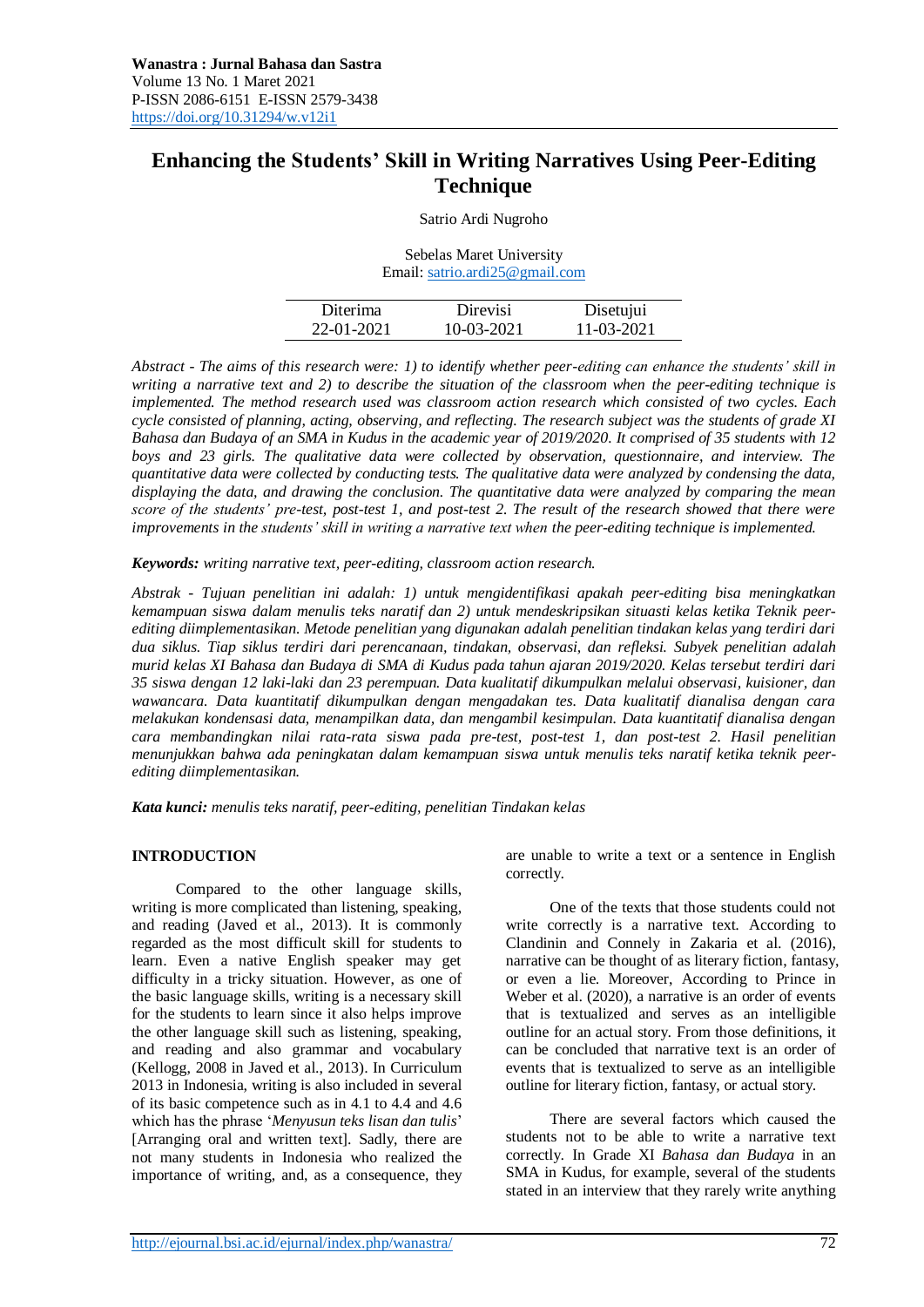in English outside of class. They also admitted that they do not have confidence in their own skill and are afraid of what other people might say to them regarding their writing. In addition, from the questionnaire that was conducted, it was found that the students are not satisfied with their score and that their texts are still prone to mistake. Thus, it is necessary for the teacher to use a technique that can improve the students' skills in writing narrative text. One of the techniques that the teacher can use is the peer-editing technique.

According to Hill, (2011), peer-editing is a form of collaborative learning in which the students review and provide feedback to each other's work. Its goal is to promote collaboration between the students and to improve their skills in writing at the same time (Insai & Poonlarp, 2017). Galvis (2010) also stated that peer-editing can create new opportunities for the students to develop their collaborative skills. In addition, according to the latest research from Muthmainnah (2019), peerediting is defined as an activity in which the students swap their work with their friends in order to be reviewed which will result in the improvement of their ability to write a text and recognize an error. Thus, from all of these, it can be concluded that peer-editing is a form of collaborative learning activity in which the students swap their work with their friends in order to be reviewed or edited to improve their writing skill, develop their collaborative skill, and increase their ability to recognize error.

Peer-editing technique also has several advantages. One of them is that it can improve the students' awareness of important organizational and syntactical element in their writing that they might not recognize it on their own (Mulligan & Garofalo, 2011). According to Galvis (2010), peer-editing also allows the students to learn from the process of revising their friend's work and from the revision that they themselves received. In addition, peerediting allows the students to receive more individual comments from their friends as well as giving the students who review the opportunity to practice and develop their other language skills (Lundstrom & Baker in Wardhana & Widhiastuty, 2018). Moreover, in the latest research conducted by Harutyunyan & Poveda (2011), the peer-editing technique is considered as a useful strategy to improve the students' critical thinking skill and collaborative skills. They also become more motivated since they realized that the contribution that they give are useful for their friends.

The aim of this article was to report the result of the research about the enhancement of the students' skill in writing narrative text using peerediting in grade XI *Bahasa dan Budaya* of an SMA in Kudus. There were two aims in this research which include: 1) to identify whether peer-editing can enhance the students' skill in writing narrative text and 2) to describe the situation of the classroom when the peer-editing technique is implemented in the classroom.

## **RESEARCH METHOD**

This classroom action research was carried out in an SMA in Kudus Regency. The subject of this research was grade XI *Bahasa dan Budaya* students in the academic year of 2019/2020. It consisted of 35 students with 12 boys and 23 girls. The qualitative data in this research were collected using observation, interview, and questionnaire while the quantitative data were collected using tests which consist of pre-test, post-test 1, and post-test 2. The data were analyzed using the qualitative and quantitative methods. In the qualitative method, the four steps from Miles et Al (2013) is used. Those four steps include: 1) data collection, 2) data condensation, 3) data display, and 4) drawing and verifying conclusion.

1. Data collection

The first step was collecting the data. The data in this research was collected from the students and teacher using several methods which include observation, interview, questionnaire, and tests.

2. Data condensation

The next step was condensing the data. At this step, the data that the researcher obtained were selected, focused, simplified, abstracted, and/or transformed until the final report was completed.

3. Data display

The third stage was displaying the data in which the data is organized to allow conclusion drawing.

4. Drawing and verifying conclusion

The next stage was drawing and verifying the conclusion. The conclusion was drawn from the previous steps. It started with a light conclusion, which maintains openness, and became more grounded and explicit later on. Conclusion was also verified as the research progressed.

Meanwhile, in the quantitative method, the mean scores of pre-test, post-test 1, and post-test 2 were compared. The improvement of the students' skill can be seen if the mean score of post-test 1 is higher than pre-test and the mean score of post-test 2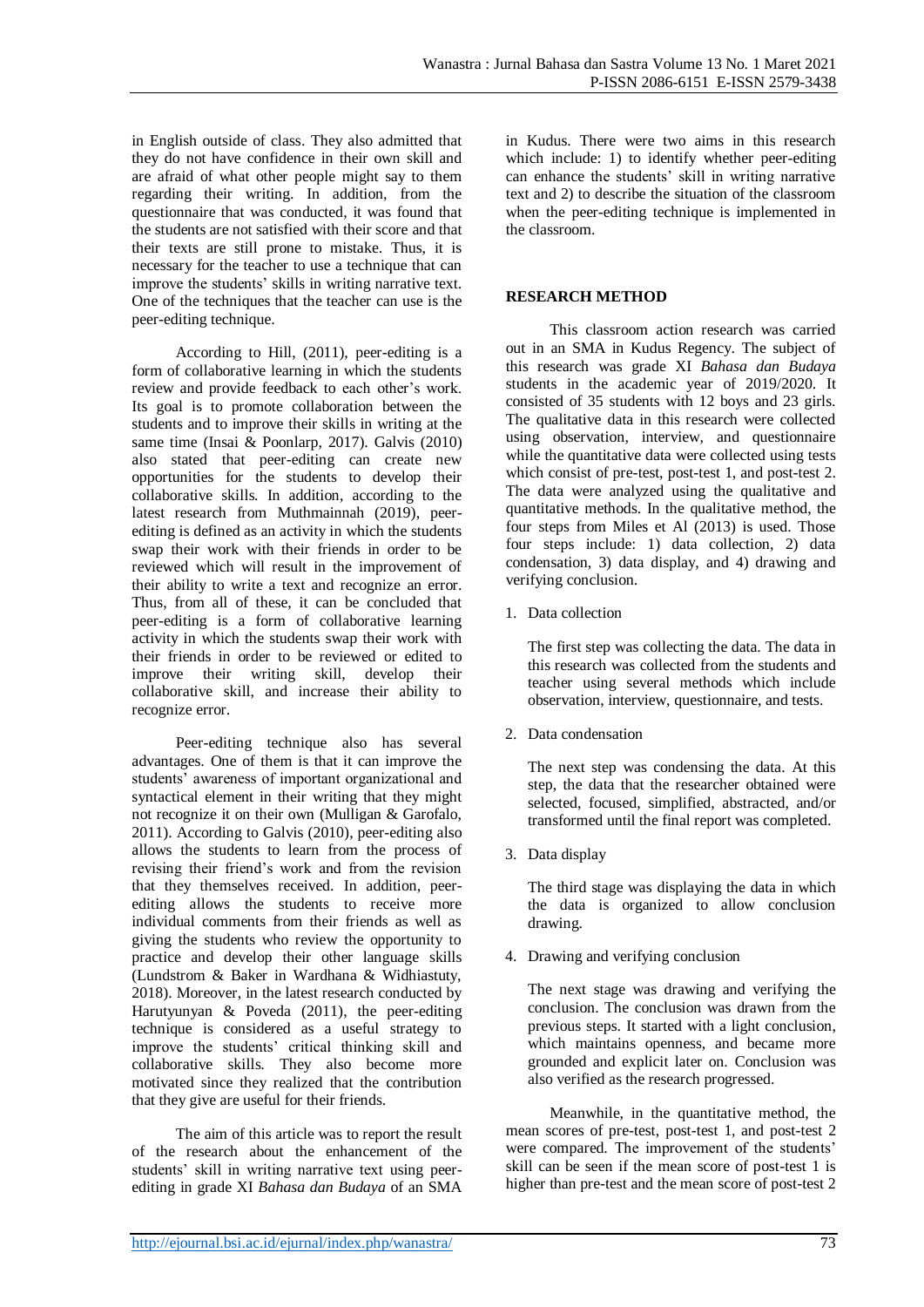is higher than post-test 1. The mean score of those tests are calculated using the following equation:

|    | $\bar{y} = \frac{\sum y}{n}$                 |  |
|----|----------------------------------------------|--|
| Ŧ  | = The mean score of students' pre-test.      |  |
| ÿ  | $=$ The mean score of students' post-test 1. |  |
| ž  | = The mean score of students' post-test 2.   |  |
| Σx | = The sum of students' scores in pre-test.   |  |
|    | $\sim$ $\sim$ $\sim$ $\sim$ $\sim$           |  |

= The sum of students' scores in post-test 1. Σy

- $\Sigma z$ = The sum of students' scores in post-test 2.
- $\boldsymbol{n}$ = Number of students.

### **FINDINGS AND RESULTS**

Before the research was conducted, an interview and questionnaire were conducted in order to know the students' problem in writing a narrative text. From that interview and questionnaire, it was found that the students were afraid of what other people might say regarding their text. This resulted in them not having confidence in what they write. However, from the interview and questionnaire, it was also found that most of them like the English class despite having a score below the school passing grade. Some of them also admitted that they were not satisfied with their score and wanted to improve it.

A pre-test was also conducted before the research which asked the students to write a fairy tale that they know. From that, it was found that the average score of the students in grade XI *Bahasa dan Budaya* was 73.14. It was clearly lower than the school passing grade which was 77.00. Further inspection revealed that there were 20 students out of 35 who received a score lower than that average. The detail of the students' mean scores and each of the indicators was shown in table 1.

| Table 1 The students' mean score of pre-test |  |
|----------------------------------------------|--|
|----------------------------------------------|--|

| No. | Indicator               | Mean Score of pre-test |
|-----|-------------------------|------------------------|
| 1.  | Organization            | 16.23                  |
| 2.  | Content                 | 20.17                  |
| 3.  | Grammar                 | 17.17                  |
| 4.  | Mechanic                | 3.51                   |
| 5.  | Vocabulary              | 16.06                  |
|     | <b>Total Mean Score</b> | 73.14                  |

From the interview, questionnaire, and pretest, it was pretty clear that the students' skill in writing a narrative text needed to be improved. Peerediting was chosen as a way to improve their skill in writing a narrative text. It is a form of collaborative learning activity in which the students swap their work with their friends or peers in order to be reviewed or edited. By using peer-editing, the students can learn both from the process of revising their friend's work and the revision that they receive. It can also improve their critical thinking skill, collaborative skill, and their motivation.

After the data were obtained, the lesson plans for cycle 1 were made. There were three meetings in cycle 1 which were conducted once a week. The materials used in those meetings were taken from the book that the school provided. The teacher also prepared several tasks and papers for the students. During the lesson, the students were observed in order to know whether their writing skill was improved or not. Then, after the third meeting, posttest 1 which asked the students to write about Indonesian Legend was conducted.

The result of the observation during cycle 1 showed that there were improvements in the students' skill in writing a narrative text. During the first meeting, for example, the students made a lot of spelling and grammar mistakes. Some of them also used the same vocabulary over and over again. However, during the second meeting, the spelling and grammar mistakes decreased and their vocabulary started to vary. Then, in post-test 1 that was conducted after the third meeting, the students' mean score improved from 73.14 in the pre-test to 82.51. The details of the students' mean scores in the pre-test and post-test 1 were shown in table 2 along with each of its indicators.

*Table 2 The students' mean score of pre-test and test 1*

| N <sub>O</sub> | Indicator               | Mean Score of<br>pre-test | Mean Score of<br>post-test 1 |
|----------------|-------------------------|---------------------------|------------------------------|
|                | 1 Organization          | 16.23                     | 17.80                        |
|                | 2. Content              | 20.17                     | 24.37                        |
|                | 3. Grammar              | 17.17                     | 18.20                        |
|                | 4 Mechanic              | 3.51                      | 4.11                         |
|                | 5. Vocabulary           | 16.06                     | 18.03                        |
|                | <b>Total Mean Score</b> | 73.14                     | 82.51                        |

However, there were also several problems that were found during cycle 1 which needed to be solved. Those problems include: 1) there were still some students who used incorrect grammar in their narrative text and 2) there were still a few of the students who were afraid to write their own sentence on the whiteboard.

Since there were still those unsolved problems, the research continued on to cycle 2. It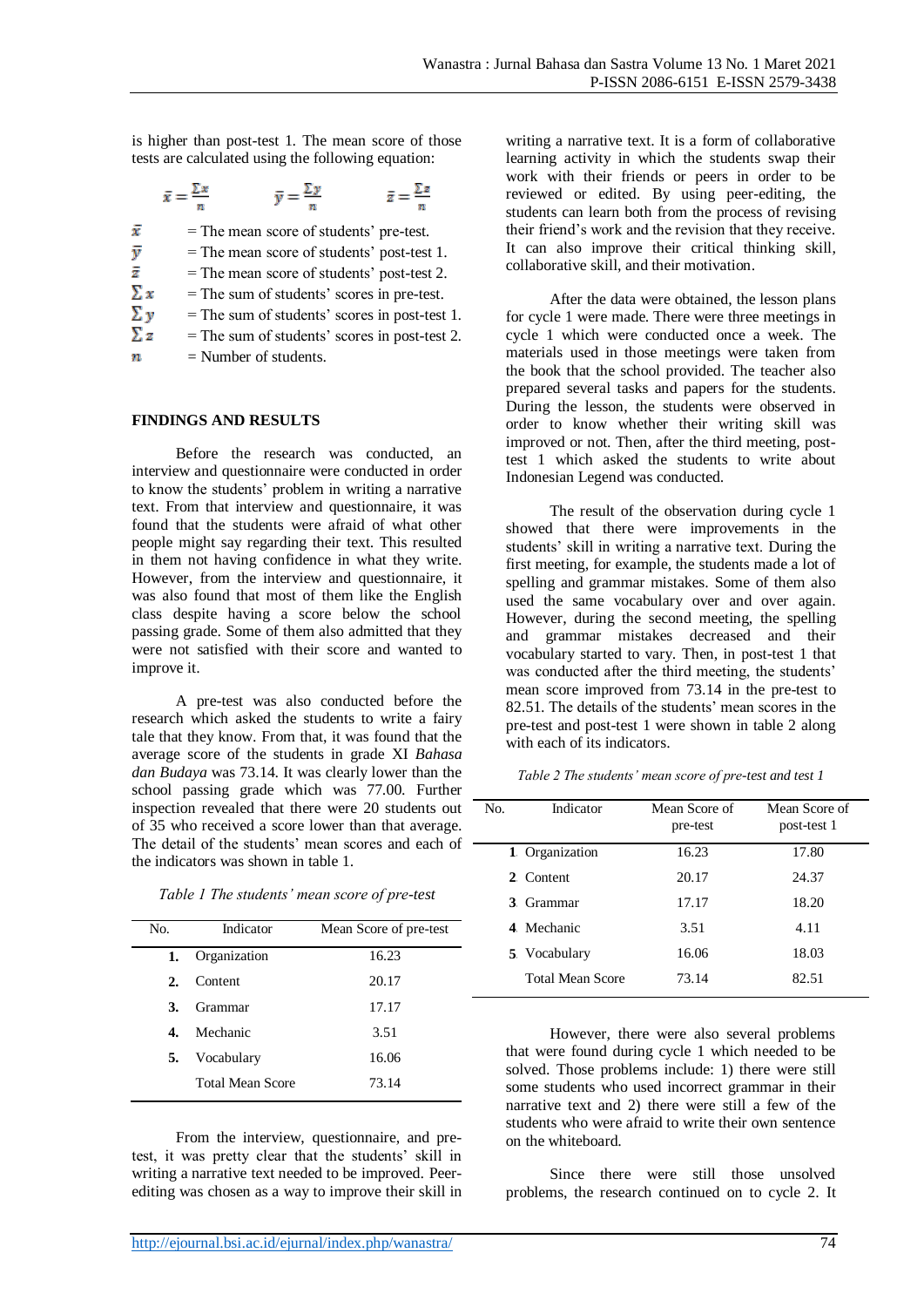consisted of three meetings which were conducted once a week and post-test 2 which was conducted after the third meeting. In cycle 2, the teacher encouraged the students to read more English text and ask more questions if there was anything that they did not understand in order to deal with the problem regarding the students' incorrect grammar. Then, in order to help the students who did not have the confidence to write their own sentences, the teacher increased the frequency of asking the students to write their own sentences on the whiteboard.

From the observation that was conducted during cycle 2, it was found that the students' skill in writing a narrative text improved. Before, in cycle 1, the students still made a few spelling mistakes and there were still a lot of students who used incorrect grammar. However, in cycle 2, there were almost no spelling mistakes in the text that the students wrote and there were fewer students who used an incorrect grammar. Their vocabulary also varied more and they became more active in answering and asking questions. The mean score of the post-test 2 was also better than the mean score of pre-test and post-test 1. In the pre-test, the students' mean score was 73.14 and, in the post-test 1, their mean score was 82.51. However, in post-test 2, the students' mean score was 83.40. The details of those mean scores along with each of its indicators are shown in table 3.

*Table 3 The students' mean score of pre-tests, test 1, and post-test*

| No. | Indicator              | Mean<br>Score of<br>pre-test | Mean<br>Score of<br>post-test 1 | Mean<br>Score of<br>post-test 2 |
|-----|------------------------|------------------------------|---------------------------------|---------------------------------|
|     | 1 Organization         | 16.23                        | 17.80                           | 18.29                           |
|     | 2 Content              | 20.17                        | 24.37                           | 24.17                           |
| 3   | Grammar                | 17.17                        | 18.20                           | 20.03                           |
|     | 4 Mechanic             | 3.51                         | 4.11                            | 4.11                            |
|     | 5 Vocabulary           | 16.06                        | 18.03                           | 16.80                           |
|     | Total<br>Mean<br>Score | 73.14                        | 82.51                           | 83.40                           |

However, in cycle 2, there were still a few students who did not have confidence with their own writing and refused to write their own sentence on the whiteboard. To address this problem, the teacher advised the students to keep on writing using English language and not to be afraid of what other people might say to their writing. The teacher also told the students not to be afraid of showing their writing to other people so that they could get used to it.

### **Discussion**

From those findings, there are two theories that can be created which include: 1) The use of peer-editing or peer-reviewing technique can improve the students' skill in writing a narrative text and 2) the classroom situation improved and became more active when the peer-editing technique is implemented in the classroom. The two theories are further supported by other relevant theories which are explained in this part.

## **1. The Implementation of Peer-editing Technique Can Improve The Students' Skill in Writing a Narrative Text**

Some of the students of grade XI *Bahasa dan Budaya* in an SMA in Kudus claimed that they did not dislike the English lesson. But, most of those students also admitted that their score is not satisfying and that their score is often below the passing grade. The implementation of the peerediting technique had enhanced the students' skill in writing a narrative text. The enhancement contains five different aspects and each aspect is explained in detail in this section.

a. Peer-editing technique can improve the students' skill in writing an organized narrative text

The findings of the research showed that the narrative text that the students made became more organized. By implementing peer-editing in the classroom, the students could look at the work of their friends and find out which text has a better organization and what conjunction words that they should use. This finding is in line with Galvis (in Muthmainah, 2019) who said that the peer-editing technique allows the students to learn both from revising other works and the revision that they receive. It is also in accordance with the research that was conducted by Puegphrom & Chiramanee (2011) who stated that peer-editing has the ability to improve the students' language skills and create a better organization.

b. Peer-editing technique can improve the students' skill in writing a narrative text with a more related content

The findings of the research showed that the content of the narrative text that the students write became more complete. Before the implementation of peer-editing, several of the text that the students wrote did not match with the title that they wrote. For example, one of the students wrote a text with the title "The Snow Queen", yet the content of the text is "Snow White". However, after the implementation of the peer-editing technique, the students with more knowledge told their friends whether the content of the text is in line with the title or not.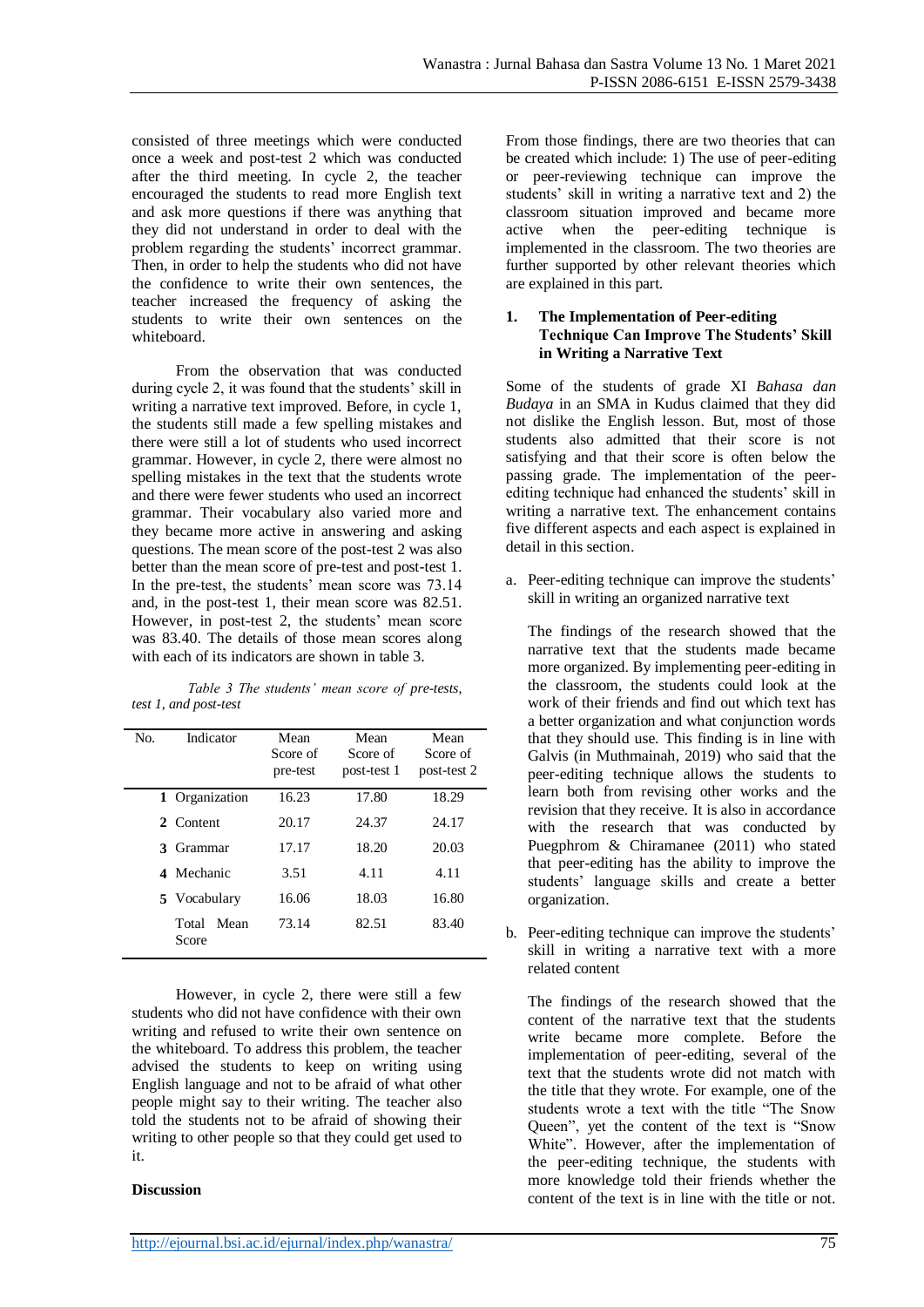This finding is in line with the research that was conducted by Merina et al., (2019) who said that peer-editing can helo the students to write a better text with an appropriate topic. It is also in line with Puegphrom & Chiramanee (2011) who stated that peer-editing can help the students to create more complete content.

c. Peer-editing technique can improve the students' skill in writing a narrative text with correct grammar

The findings of the research showed that the students made less mistakes in the grammar aspect. Before the implementation of the peerediting technique, there were a lot of students who used an incorrect grammar in their text. Some of them still used the present tense in the narrative text that they wrote when they should have used past tense. However, after the implementation of the peer-editing technique, the students began to compare their work with their friends and they figured out when to use the present tense and past tense correctly. As a result, the students' grammar improved and they rarely used an incorrect grammar in their text. This finding is in line with Al-Nafiseh (2013) who said that peer-editing can help the students to recognize their mistakes in terms of grammar and other writing aspects. The research that was conducted by Nirmala & Ramalia (2017) also stated that peer-editing can expand the students' knowledge regarding grammatical rules. Thus, they became more likely to use a correct grammar in their text.

d. Peer-editing technique can improve the students' skill in writing a narrative text with correct mechanic (spelling and punctuation)

The findings of the research showed that the students made a fewer mistake in spelling and punctuation mistakes in their narrative text. In the pre-test that was conducted, there were still some students who write 'i' instead of 'I' as a first-person pronoun. There were also several students who used a lowercase letter to write the name of a person. However, during the implementation of the peer-editing technique, the students corrected their peers' mistakes in the spelling and punctuation aspects. Thus, there were more students who wrote their narrative text with the correct spelling and punctuation. This is in line with the research that was conducted by Sanchez and Lozada (in Soto, 2020), which concluded that there were improvements in the capitalization and punctuation in the text that the students write when the peer-editing technique is implemented. It is also in accordance with time Insai & Poonlarp (2017) who said that peer-editing helps

the students to recognize their mistakes and became more aware of spelling and punctuation when revising and editing their friends' work.

e. Peer-editing technique can improve the students' skill in writing a narrative text with a varied vocabulary

The findings of the research showed that the students' vocabulary has more variety in their narrative text. Before the research, the students often used the word 'but' often as conjunction when they could have used its synonym such as 'though' or 'however'. Some of them also tend to use the word 'fair' to describe something beautiful when they could have also used other words like 'pretty' or 'attractive'. However, during the research, the students taught their friends about the synonym of several vocabularies. Thus, the students who were being taught learned about new words and their vocabulary became more diverse. This finding is in line with Galvis (2010) who said that peerediting caused the students to learn both from receiving and giving reviews of their friends' work. It was also in line with the research that was conducted by time Insai & Poonlarp (2017) which concluded that the students who edit or review others' work subsequently implement their editing skills in their own text. It also provided them with the chances to interact with each other which caused them to learn new vocabulary.

## **2. The Classroom Situation When Peer-editing is Implemented in the Writing Classroom**

From the result of the observation that was conducted during the research, it was found that the students became more active when the peer-editing technique was implemented in the classroom. They were eager to answer the teacher's questions and they often asked questions whenever there was something that they did understand. This finding is in line with Al-Nafiseh (2013) who said that peerediting can motivate the students to communicate orally. It was also supported by the research that Puegphrom & Chiramanee (2011) conducted which stated that peer-editing can increase the students' confidence in their language ability.

However, problems with the students' confidence are also found. When the teacher asked the students to write their own sentences on the whiteboard, for example, none of them was willing to do it. It is very likely that they were still afraid of what other people might say about their writing. In order to solve this problem, the teacher increased the frequency of asking them to write on the whiteboard so that they could get used to it. The teacher also advised the students to keep on writing and not to be afraid of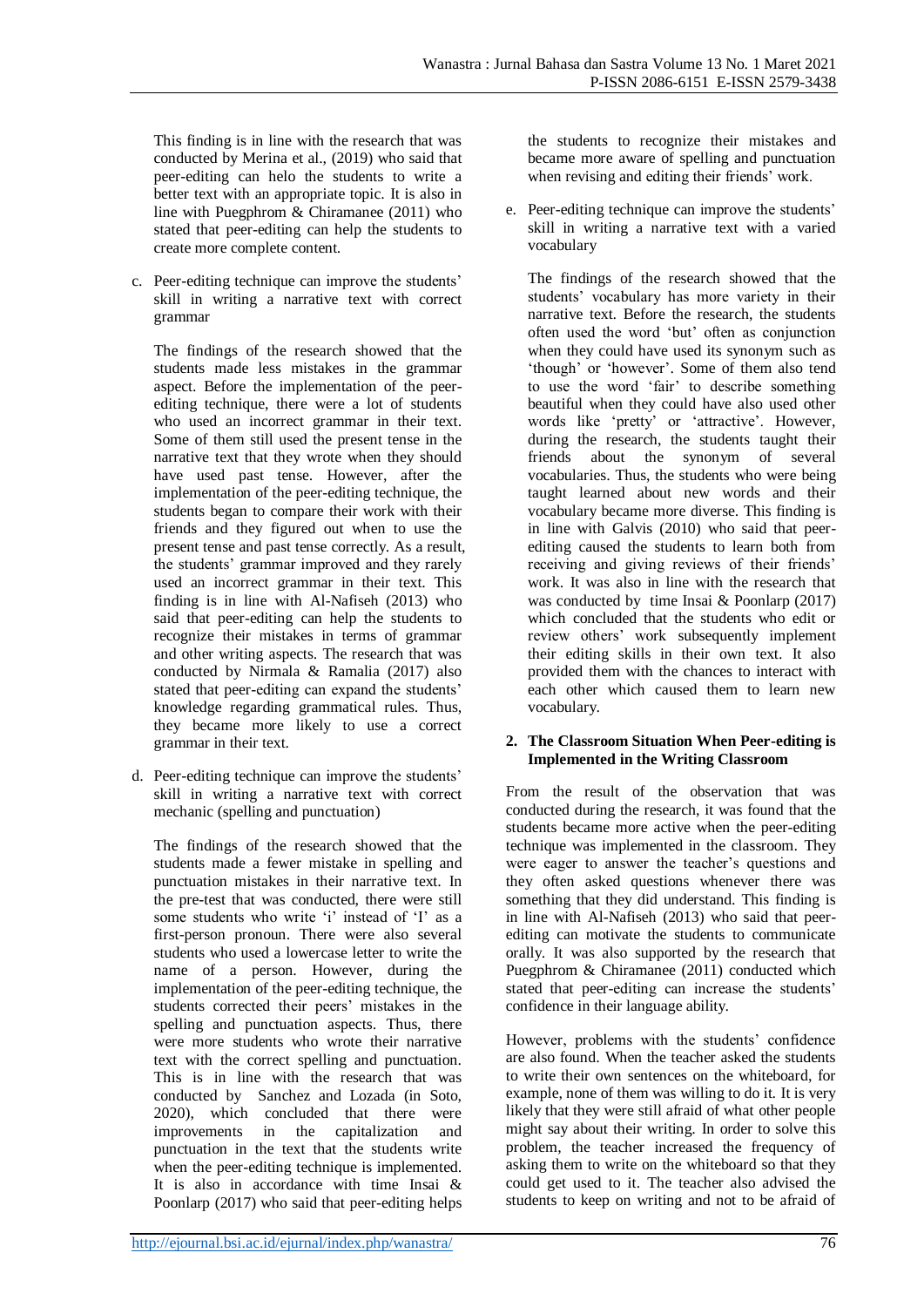other people's opinions regarding their text. Aside from that, the teacher also told the students to read more English text so that they learn how to write a narrative text properly.

## **CONCLUSION**

From the research findings, it can be concluded that the students' skill in writing narrative text can be enhanced using peer-editing. Before the implementation of peer-editing, the narrative text that the students wrote was not organized properly and it was not developed. They also used a lot of incorrect grammar and made a lot of spelling mistake in their narrative text. Their vocabulary also did not vary a lot. However, once peer-editing was implemented, the students' skill in writing a narrative text improved. The text became more organized and developed properly and they used the correct grammar more frequently. They also did not make as many spelling mistakes as before and their vocabulary varied a lot as well.

The mean score of the students during the pre-test, post-test 1, and post-test 2 also supported that. In the pre-test, the mean score of the students was only 73.14 which was below the passing grade of the school in 77.00. However, in the post-test 1 that was conducted after cycle 1 was finished, the students' mean score was 82.51. It was higher than the previous mean score and it was also higher than the passing grade of the school. Then, in post-test 2 which was conducted after cycle 2, the mean score of the students was 83.40 which is higher than the two previous tests. From those tests alone, it can be concluded that peer-editing can be used to enhance the students' skills in writing a narrative text.

From the observation that was conducted during the implementation of peer-editing, it was found that there were improvements in the classroom situation. The students became more active in answering the teacher's questions and they also asked questions more often whenever there was something that they did not understand. However, during the implementation, problems with the students' confidence were also found. When the teacher asked the students to come forward and write their own sentences on the whiteboard, none of them were willing to do it. As a result, the teacher had to encourage the students several times before one of them was willing to come forward. In order to address this problem, the teacher increased the frequency of asking them to come forward and write on the whiteboard so that they could get used to it. The teacher also advised the students to read more English text and not to be afraid of what other people might say regarding their text.

#### **REFERENCES**

- Al-Nafiseh, K. I. (2013). Collaborative Writing and Peer-Editing in EFL Writing Classes. *Journal of Emerging Trends in Educational Research and Policy Studies*, *4*(2), 236–245.
- Galvis, N. M. D. (2010). Galvis, N. M. D. References Peer editing- a strategic source in EFL students' writing process (Nubia Mercedes Díaz Galvis, 2010). *Colombian Applied Linguistics Journal*, *12*, 85–98.
- Harutyunyan, L., & Poveda, M. F. (2011). Students' Perception of Peer Review in an EFL Classroom. *English Language Teaching*, *11*(4), 138–151. https://doi.org/10.5539/elt.v11n4p138
- Hill, C. L. (2011). PEER EDITING: A COMPREHENSIVE PEDAGOGICAL APPROACH TO MAXIMIZE ASSESSMENT OPPORTUNITIES, INTEGRATE COLLABORATIVE LEARNING, AND ACHIEVE DESIRED OUTCOMES. *NEVADA LAW JOURNAL*, *11*, 667–717. http://apps.americanbar.org/legaled/committee s/Standards Review documents/Princi-
- Insai, S., & Poonlarp, T. (2017). More Heads Are Better than One: Peer Editing in a Translation Classroom of EFL Learners. *PASAA*, *54*, 82– 107.
- Javed, M., Juan, W. X., Nazli, S., Princpal, V., Oxford, M., High, C., & Vehari, S. (2013). e-ISSN: 1308-1470 • www.e-iji.net p-ISSN: 1694-609X A Study of Students' Assessment in Writing Skills …. *International Journal of Instruction*, *6*(2), 129–144. www.e-iji.net
- kurikulum 2013. (2013). Kurikulum 2013 Kompetensi Dasar: Sekolah Menengah Atas (SMA)/Madrasah Aliyah (MA). In *Kemendikbud*.
- Lundstrom, K., & Baker, W. (2009). To give is better than to receive: The benefits of peer review to the reviewer's own writing. *Journal of Second Language Writing*, *18*(1), 30–43. https://doi.org/10.1016/j.jslw.2008.06.002
- Merina, Y., Autila, R., & Yelliza, Y. (2019). Factors Influencing the Improvement of Students' Writing Skill Through Peer Editing Technique. *JPI (Jurnal Pendidikan Indonesia)*, *8*(1), 83– 95. https://doi.org/10.23887/jpiundiksha.v8i1.15431

Miles, Mathhew B., A. Michael Huberman, J. S.